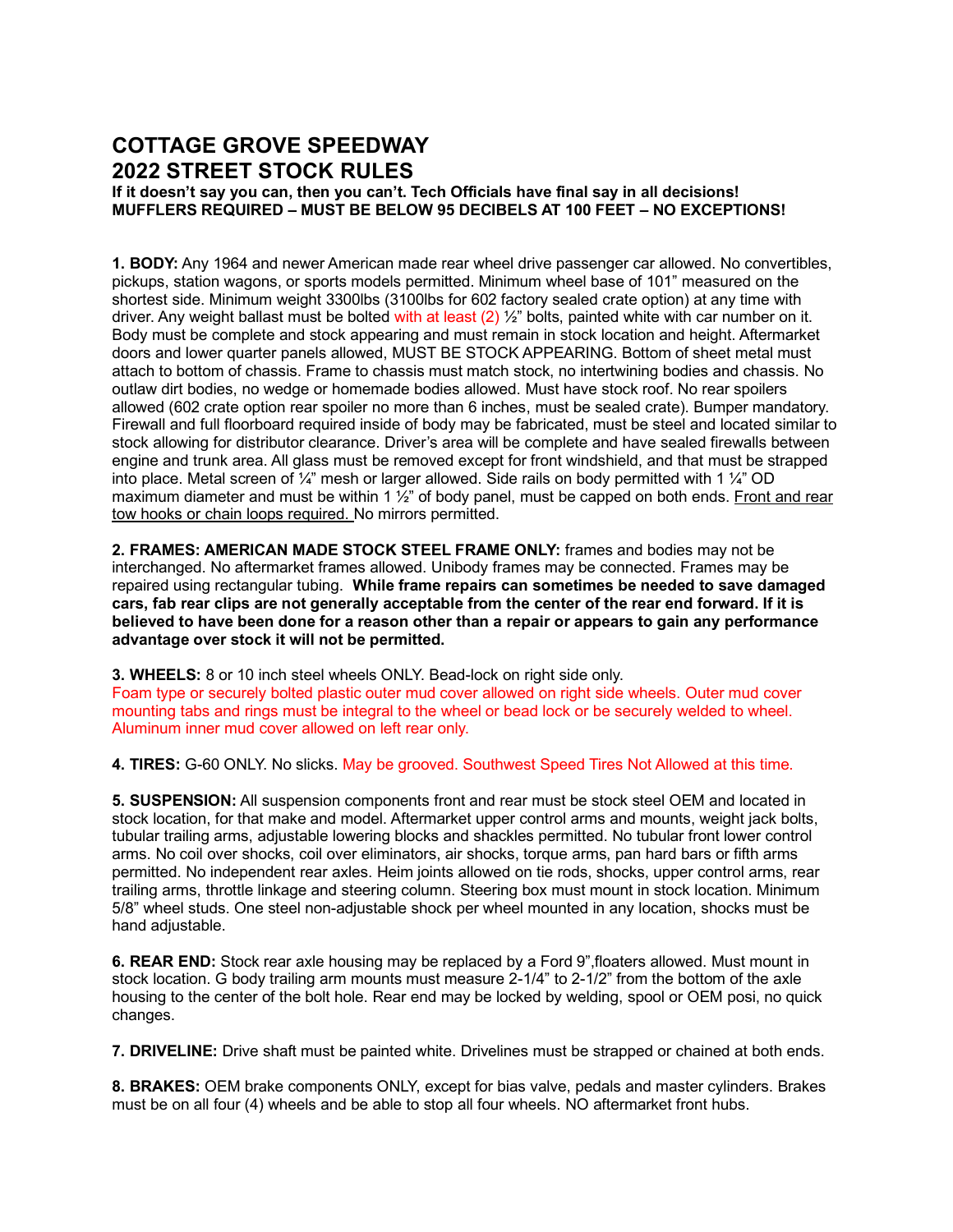**9. TRANSMISSIONS:** Any OEM production transmission with at least one forward and reverse gear, Manual transmission must run approved steel scatter shield. No Berts, Brinns, Falcons, etc. (Sealed 602 crate motor may run a bert or brinn transmission, must be a SEALED 602 crate)

**10. FUEL:** NO Methanol, Nitrous, nitro methane permitted. No electric fuel pumps unless OEM for make and model.

**11. ENGINE**: No overhead camshafts. OEM or aftermarket cast iron steel blocks and heads only. Maximum 1 carburetor. Roller camshafts permitted. No dry sump or external oil pumps permitted. Any ignition system permitted except for Magneto.

*MANDATORY: All cars must run mufflers at all times and not exceed 95 dba's @ 100 feet*. Engine location to be centered between main frame rails and no further back than #1 plug even with lower ball joint. Headers are allowed.

**12. ROLL CAGE:** Cars must be equipped with a full four point or better roll cage. Roll cage material must be a minimum of 1-3/4-inch roll bar tubing of .090 wall thickness. Main cage must be welded directly to the frame in full frame vehicles. Unibody cars must be welded to a 6-inch by 6-inch by 1/4-inch steel plate that is welded to the floor pan. Cage must have minimum of four door bars on drivers and passenger sides. It is highly recommended that the drivers door bars be plated with 1/8" steel on the outside of the door bars covering the lower 2/3's of the bars. One dash bar across the front of the roll cage, two vertical door support bars on each door, two horizontal bars behind the seat, one diagonal bar behind the seat from the top corner of the cage to the opposite bottom of the cage and two bars from the top of the main hoop down to the rear frame or trunk floor. Front hoop allowed. Drivers head must be a minimum of 2" below the roll cage.

**13. FUEL CELL AND FUEL LINE**: Fuel cell shall be securely mounted. Recommended to be a minimum of 10-inches off the ground at all times. A steel framework, welded to the frame rails, must be used to mount the fuel cell. A fuel cell protector bar made from a minimum of 1-1/4" x .090 steel tubing is required. Fuel cell protector bar must attach to the frame rails and extend down below the fuel cell with a center bar that attaches to the rear frame cross member. Fuel pump must mount in stock location. Fuel lines must be encased in steel where running through the interior. Glass fuel filters are not permitted.

**14. FIRE CONTROL:** Any car not equipped with a built-in fire suppression system must have a fully charged fire extinguisher. All entrants must have a fully charged 10-lb Halon 1211, Halon-1 or equivalent fully charged fire extinguisher in their pit.

**15. FIRE SUITS:** A flame/fire resistant suit designed for auto racing will be REQUIRED at all times car is on the track. A 1 or 2-piece flame/fire resistant suit will be accepted. Fire resistant gloves, shoes, socks, head sock and underwear. It is recommended that that the driver's suit be the best quality fire protection available.

**16. HELMETS, HEAD & NECK RESTRAINTS**: Rules apply at all times car is on track. Snell-rated **SA2010, SA2015, or SA2020** Helmet required. **(M rated helmets are not permitted)**: SFI approved helmet skirt, neck and head restraint system.

**17. SEAT BELTS:** SFI-approved five-point safety belt system. Center crotch belt MUST be used and must be mounted to the roll cage seat mount. All belts must be mounted securely to main roll cage. No more than 2 years old, no fraying.

**18. SEATS:** A professional racing seat is required. Seat must be mounted with a minimum of 3/8-inch grade 5 bolts. HIGHLY RECOMMENDED: seat also offer rib protection and have leg extensions. Headrests recommended on both sides. No fiberglass, plastic, or homemade seats permitted.